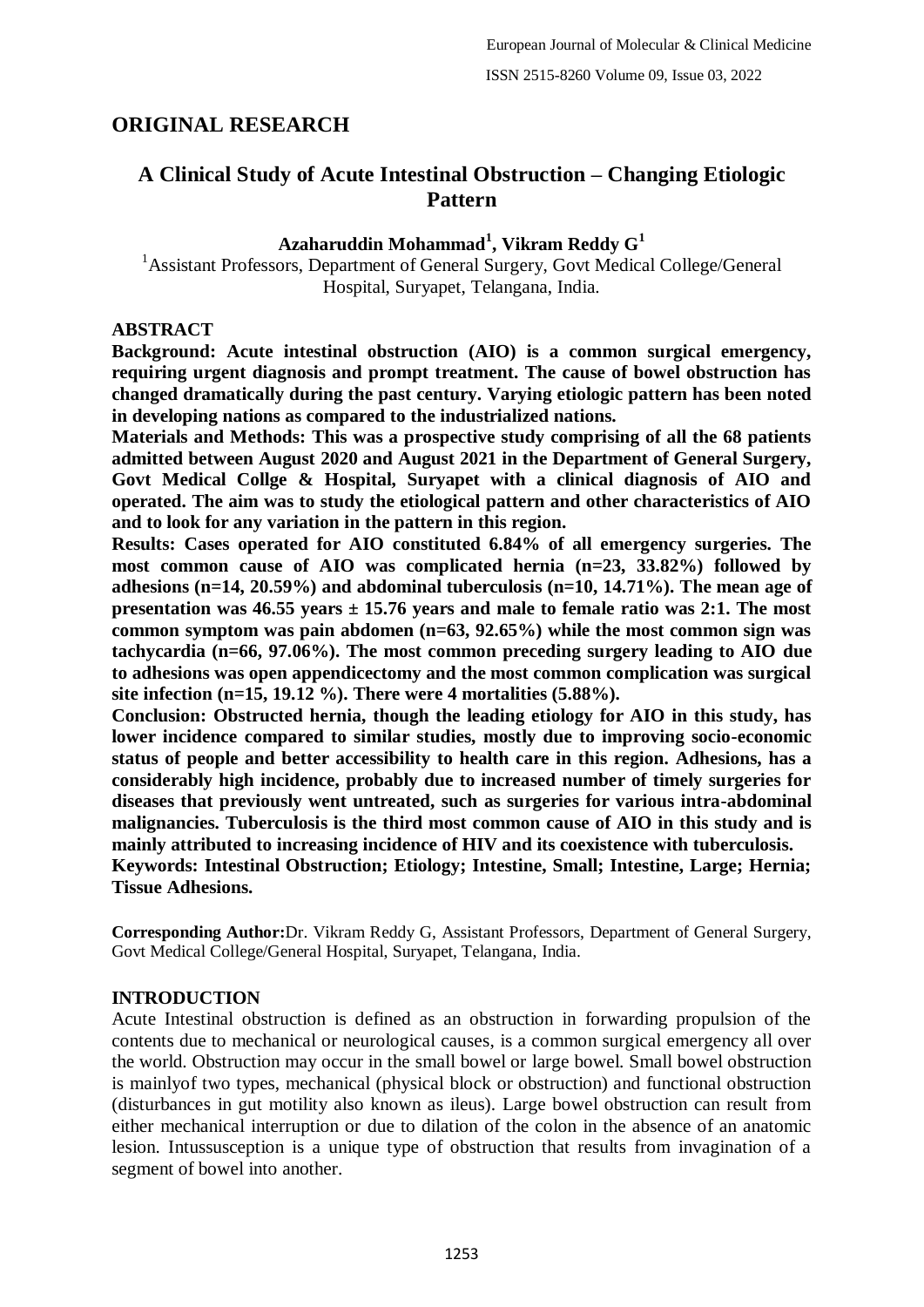Bowel obstruction in young age, in unscarred abdomen and large bowel obstruction needs early surgery. Early recognition and aggressive treatment can prevent irreversible ischemia and trans mural necrosis, thereby decreasing mortality and long-term morbidity. Although the mortality due to acute intestinal obstruction is decreasing due to better understanding of pathophysiology,

improved diagnostic techniques, fluid and electrolyte correction, more potent anti-microbials and knowledge of intensive care, still the mortality ranges from 10-15% and more so in developing countries.

Despite the advancements in the field of medicine, introduction of a safe surgery checklist, improved monitoring and related safety practices during anesthesia, surgical technique, and conservative management, the surgical management outcome of intestinal obstructionremains a challenge to the healthcare system.  $\left[1-5\right]$ 

A number of studies conducted in our part of the world had found obstructed/ strangulated hernias to be the most common underlying cause of acute intestinal obstruction.<sup>[6,7]</sup>

Intestinal tuberculosis also appeared to be an important etiology given the high prevalence of tuberculosis in the Indian subcontinent as well as the rising incidence of HIV in the Indian population.[8,9]

### **Objectives**

- To study the etiological pattern of acute intestinal obstruction (AIO) in a Govt Medical College & Hospital Suryapet.
- To study the other characteristics of AIO in this region.

# **MATERIALS & METHODS**

### **Source of Data:**

The study group comprises of all the 68 patients admitted in the Department of General Surgery, Govt Medical College & Hospital, Suryapet with a clinical diagnosis of Acute intestinal obstruction (AIO) and operated between August 2020 and August 2021.

### **Methods of collection of data:**

### **Inclusion criteria:**

Patients admitted in Govt Medical college & Hospital with symptoms and signs of acute intestinal obstruction.

Patients above the age of 15 yrs.

Patients giving consent for the study.

### **Exclusion criteria:**

Patient presenting with features of subacute intestinal obstruction and responded completely to conservative management.

Children below the age of 15 yrs.

### **Procedure:**

Patients were admitted in emergency. Complete history eliciting cardinal features of intestinal obstruction like pain, vomiting, abdominal distension and constipation/obstipation along with history of fever, previous surgery was taken. Signs of dehydration, hemodynamic stability, tenderness, abdominal hernial orifices, palpable masses; scars of previous surgeries and bowel sounds were looked for and entered in the proforma.

Patients with features of obstruction who were ultimately categorized as having ileus based on history of medication intake, electrolyte abnormalities were excluded from the study.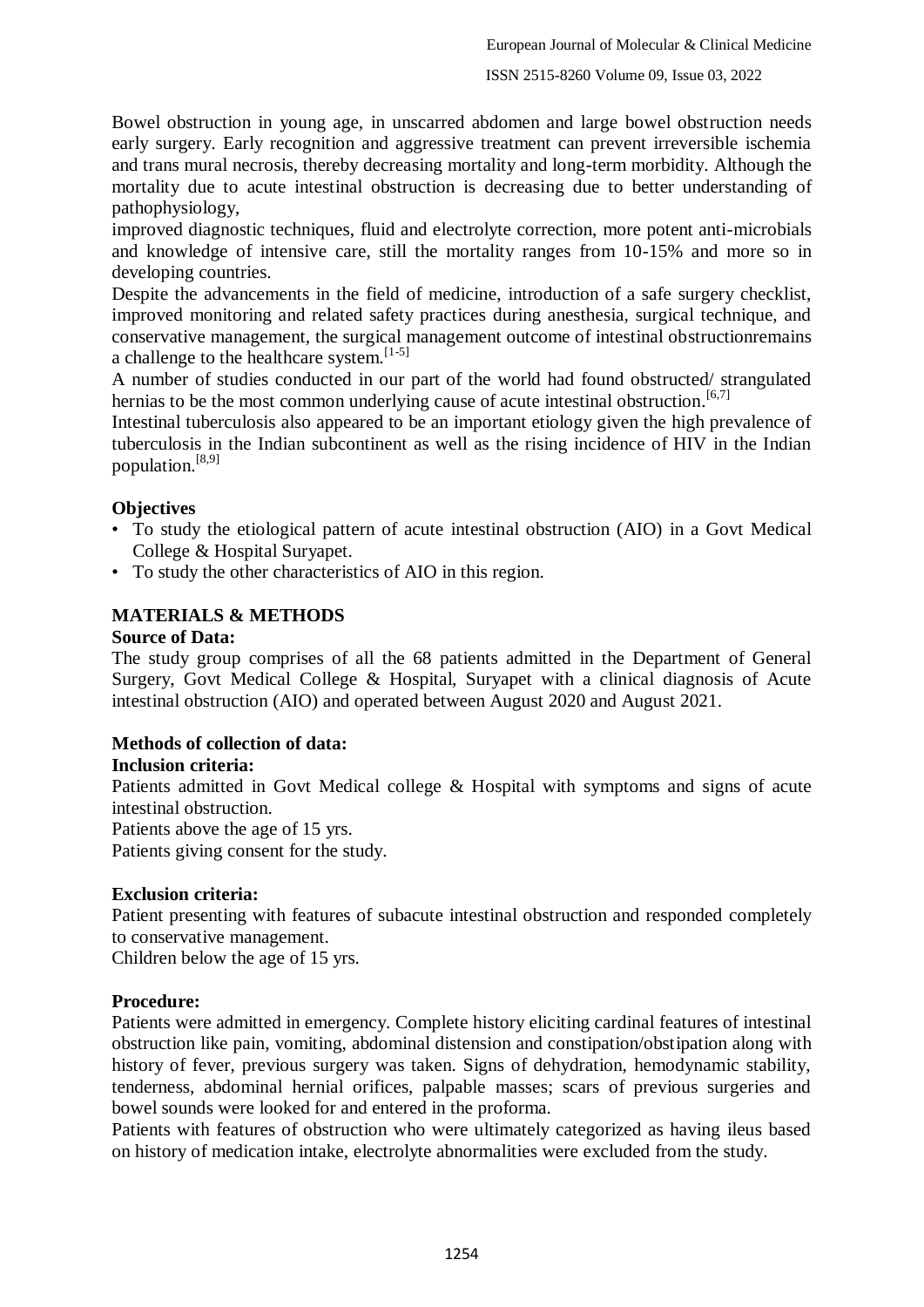Routine blood investigations including HIV (after taking patient consent) were done and Xray abdomen was done to look for multiple air fluid levels.

Surgery was performed within the first 24 hours in most of the patients who presented with increasing pain and distension with gross abdominal tenderness, tachycardia, and other features of toxicity like fever and leukocytosis and failure of non-operative treatment. For patients with intestinal obstruction due to suspected intestinal tuberculosis or adhesions, there was a higher threshold for surgery and a trial of conservative management was given for 24- 48 hours unless any of the above features were present. Patients who responded completely to conservative management were excluded from the study.

The selection criteria of the surgical procedure were based on the intraoperative findings. Obstructed hernia was managed by resection of the involved gut whenever gangrenous followed by anastomosis along with a primary anatomical repair of the hernia. Malignant disease was managed by primary resection, bypass or stoma creation. Patients with malignancy were subjected to further treatment on an elective basis later on. Adhesions were managed by open or laparoscopic adhesiolysis and resection of the gut whenever gangrenous. Intestinal tuberculosis resulting in perforation or stricture was managed by resection of the gut with anastomosis or ileostomy. Volvulus was managed by primary resection and anastomosis.

Detailed evaluation of the postoperative progress of the patients and any note of complications and the cause of mortality were made and documented in the proforma.

**Study type:** Prospective, Descriptive study.

### **Statistical Analysis:**

All continuous variables will be expressed as mean and number and categorical variables as percentages.

Chi-square test, Student's t-test, One-Way ANOVA test and multivariate analysis were be used.

P< 0.05 will be considered statistically significant.

All statistical analysis was carried out by SPSS 18 and Microsoft Word and Microsoft Excel were used to generate master chart, graphs and tables.

# **RESULTS**

During a period of 1 year from August 1st, 2020 to August 1st, 2021, all the patients operated for acute intestinal obstruction (n=68) in Department of General Surgery, Govt Medical College & Hospital, Suryapet, constitute the study group.

A total of 2956 patients got operated in our department during that period, of which 994 were emergency surgeries and 249 were emergency laparotomies. Of these emergency laparotomies, 60 were due to Acute Intestinal Obstruction (AIO). Hence, cases operated for AIO constitute 2.30% of all surgeries, 6.84% of all emergency surgeries and 27.30% of all emergency laparotomies performed in our institute.

| <b>Etiology</b>              | <b>Number of cases</b> | Percentage $(\% )$ |
|------------------------------|------------------------|--------------------|
| Acute intestinal obstruction | 60                     | 25                 |
| Perforation-peritonitis      | 78                     | 32.5               |
| Appendicular abscess         | 24                     | 10                 |
| Mesenteric ischaemia         |                        | 2.5                |
| Penetrating trauma abdomen   | 16                     | 6.6                |
| Blunt trauma abdomen         | 28                     | 11.6               |
| Biliary sepsis               |                        | 2.08               |

**Table 1: Etiological distribution of emergency laparotomies**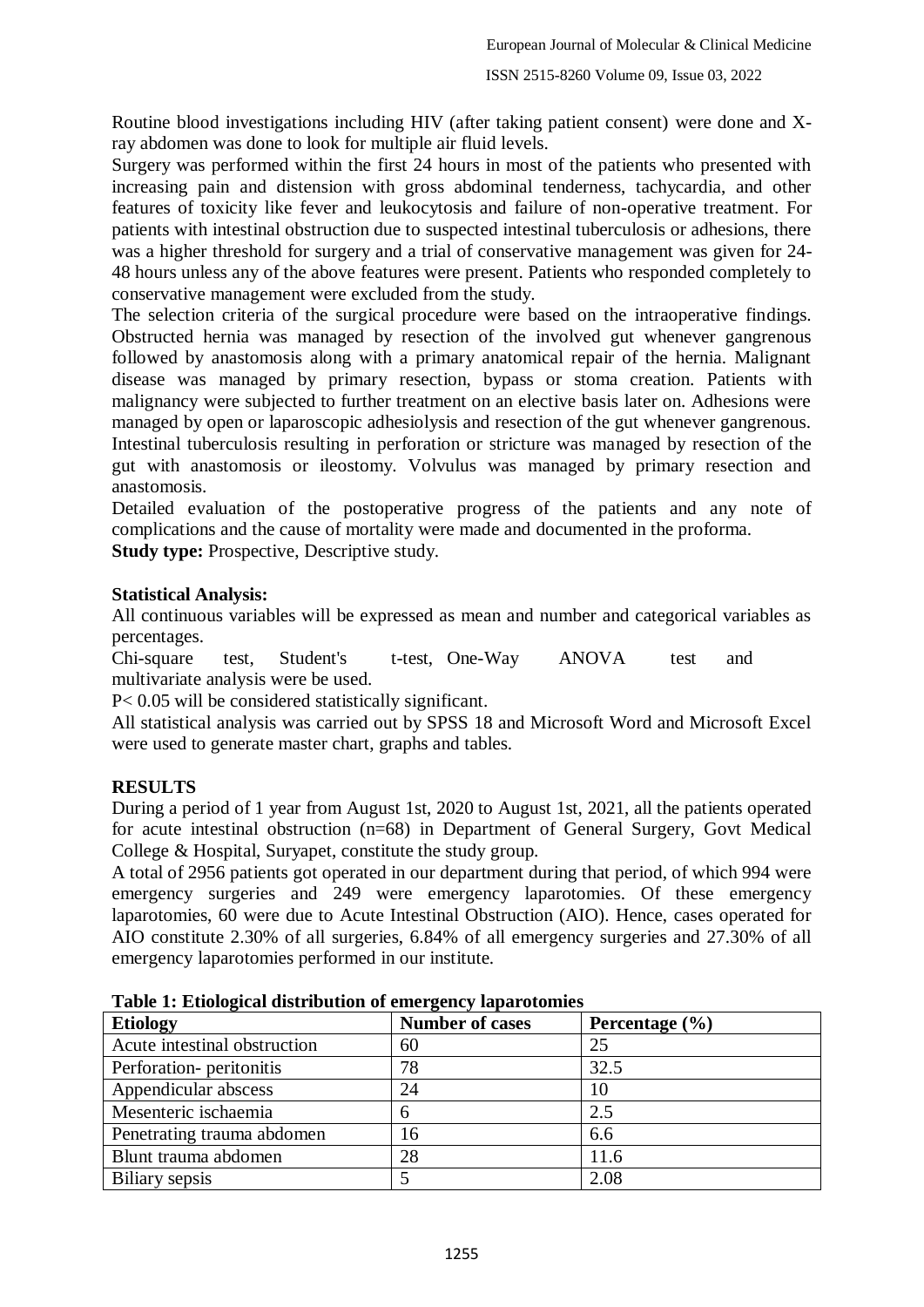ISSN 2515-8260 Volume 09, Issue 03, 2022

| -49<br>$- - -$<br>в.<br>$\sim$ 330<br>յսչ<br>. | $\overline{\phantom{m}}$ | $\epsilon$<br>9.JO |
|------------------------------------------------|--------------------------|--------------------|
| $\mathbf{r}$<br>Total                          | $\Delta f$<br>$2 - 10$   | 100                |

Hence, surgeries for AIO forms a major part of emergency laparotomies being the second most common in our institute (n=60, 25%).

#### **Table 2: Age distribution**

| Age group(years) | <b>Males</b> | <b>Females</b> | <b>Total number</b> | Percentage $(\% )$ |
|------------------|--------------|----------------|---------------------|--------------------|
| $16 - 20$        |              |                |                     | 1.81               |
| $21 - 30$        |              |                |                     | 21.81              |
| $31 - 40$        |              |                | 11                  | 20                 |
| $41 - 50$        |              |                |                     | 7.27               |
| $51 - 60$        |              |                | 14                  | 25.45              |
| $61 - 70$        |              |                | 12                  | 21.81              |
| $71 - 80$        |              |                |                     | 1.81               |

As per the above table and bar chart, the maximum incidence in the present study group is 51-60 year age group (n=14, 25.45%). Among males, maximum incidence was in 51-60 year age group (n=14) and among females, in 31-40 year age group (n=11).

The mean age of presentation was  $46.41$  years  $\pm 15.52$  years (standard deviation), ranging from 20-80 years.

The mean age of presentation for male was 46.6 years and for female was 46.5 years.

### **Table 3: Sex distribution**

| <b>Sex</b>         | <b>Male</b> | <b>Female</b> |
|--------------------|-------------|---------------|
| Number of cases    | 40          | ററ<br>∠∪      |
| Percentage $(\% )$ | 66.6        | $\cap$        |

Male patients were more commonly affected when compared to females in the ratio of 2:1 as shown in the above table.

| <b>Symptoms</b>          | <b>Total number of cases</b> | Percentage $(\% )$ |
|--------------------------|------------------------------|--------------------|
| Pain abdomen             | 57                           | 95                 |
| Vomiting                 | 56                           | 82.35              |
| Abdominal distension     | 62                           | 91.17              |
| Constipation/Obstipation | 60                           | 88.23              |
| Fever                    |                              | 11.76              |

#### **Table 4: Symptoms**

In the present study, the most common symptoms were pain abdomen  $(n=57, 95%)$  and vomiting (n=56, 82.35%).

| <b>Duration</b> | <b>Total number of cases</b> | Percentage $(\% )$ |
|-----------------|------------------------------|--------------------|
| $\geq 1$ dav    | ົ                            | 36.6               |
| $2-3$ days      | 24                           | 40                 |
| $4-7$ days      | l0                           | 16.6               |
| 7 days          |                              | 0.0                |

#### **Table 5: Duration of symptoms**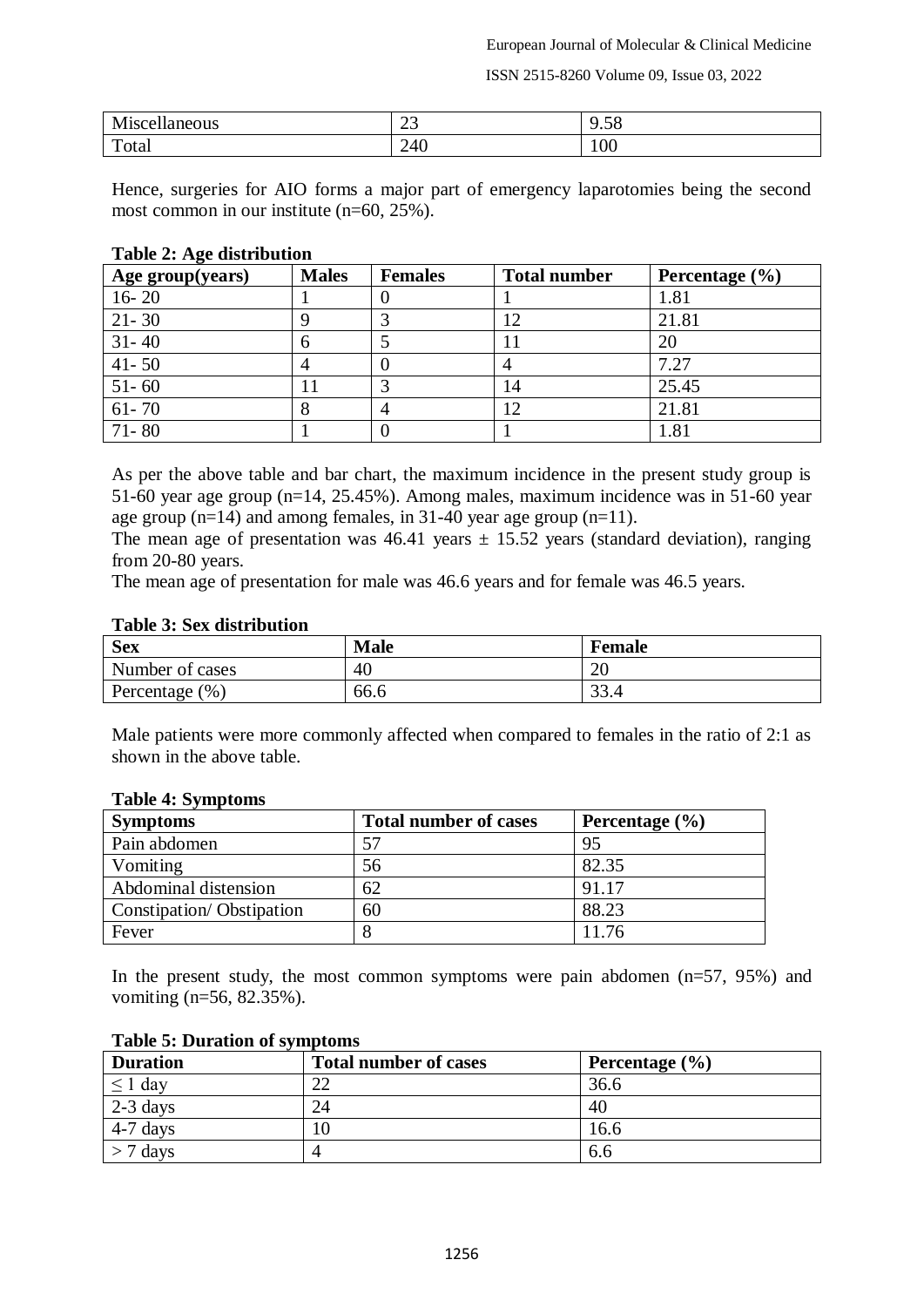In this study, most of the cases presented after 2-3 days of onset of symptoms (n=24, 40%). The mean duration of symptoms in the present study was 2.75 days.

| <b>Signs</b>                     | <b>Total number of cases</b> | Percentage $(\% )$ |
|----------------------------------|------------------------------|--------------------|
| Tachycardia                      | 58                           | 96.6               |
| Hypotension                      | 14                           | 20.59              |
| Tenderness                       |                              | 30.88              |
| Palpable mass/bowel              |                              | 22.06              |
| Exaggerated tympanic bowel sound |                              | 83.82              |

# **Table 6: Signs**

In the present study, the most common signs were tachycardia (n=58, 96.6%) and exaggerated tympanic bowel sounds (n=57, 83.82%).

| <b>Etiology</b>         | <b>Total</b><br>number | No. of case in | No. of cases   | Percentage |
|-------------------------|------------------------|----------------|----------------|------------|
|                         | of cases               | <b>Males</b>   | in Females     | (%)        |
| Hernia                  | 20                     | 15             | 5              | 33.33      |
| (Obstructed/            |                        |                |                |            |
| Stangulated)            |                        |                |                |            |
| Adhesion                | 11                     | 8              | 3              | 18.33      |
| Malignancy              | 7                      | 5              | $\overline{2}$ | 11.66      |
| Abdominal               | 9                      | 6              | 3              | 15         |
| tuberculosis            |                        |                |                |            |
| <b>Volvulus</b>         | $\overline{2}$         |                |                | 3.33       |
| Intussusception         | 4                      | $\overline{A}$ | $\Omega$       | 6.66       |
| <b>Intestinal bands</b> | 4                      | $\overline{2}$ | $\overline{2}$ | 6.66       |
| Stricture               | $\overline{2}$         | $\theta$       | $\overline{2}$ | 3.33       |
| Miscellaneous           |                        |                |                | 1.66       |

**Table 7: Etiological pattern (sex-wise distribution) of AIO in adults**

The most common cause of AIO in our study was obstructed/strangulated hernias (n=20, 33.33%). The next common etiology was post-operative adhesions (n=11, 18.33%) followed by abdominal tuberculosis ( $n=9$ , 15%). There was no significant difference in the etiologic pattern between the two sexes. Two of the cases with AIO due to tuberculosis were HIV positive.

|  |  | Table 8: Etiologic distribution of Obstructed/Strangulated Hernia |  |
|--|--|-------------------------------------------------------------------|--|
|  |  |                                                                   |  |
|  |  |                                                                   |  |
|  |  |                                                                   |  |

| $T$ <sub>V</sub> $pe$ | <b>Obstructed</b> | <b>Strangulated</b> | <b>Total number</b> | Percentage $(\% )$ |
|-----------------------|-------------------|---------------------|---------------------|--------------------|
| Inguinal              |                   |                     |                     |                    |
| Paraumbilical         |                   |                     |                     | 30                 |
| Incisional            |                   |                     |                     |                    |

The hernia going for AIO most commonly was the inguinal hernia (n=10, 50%) whereas, paraumbilical hernia had the maximum propensity to strangulate  $(4 \text{ of } 8 = 50\%)$ .

Moreover, lower socio-economic status and increased duration of symptoms were found to be significant association with complicated hernia ( $p$ -value = 0.001 and 0.01 respectively).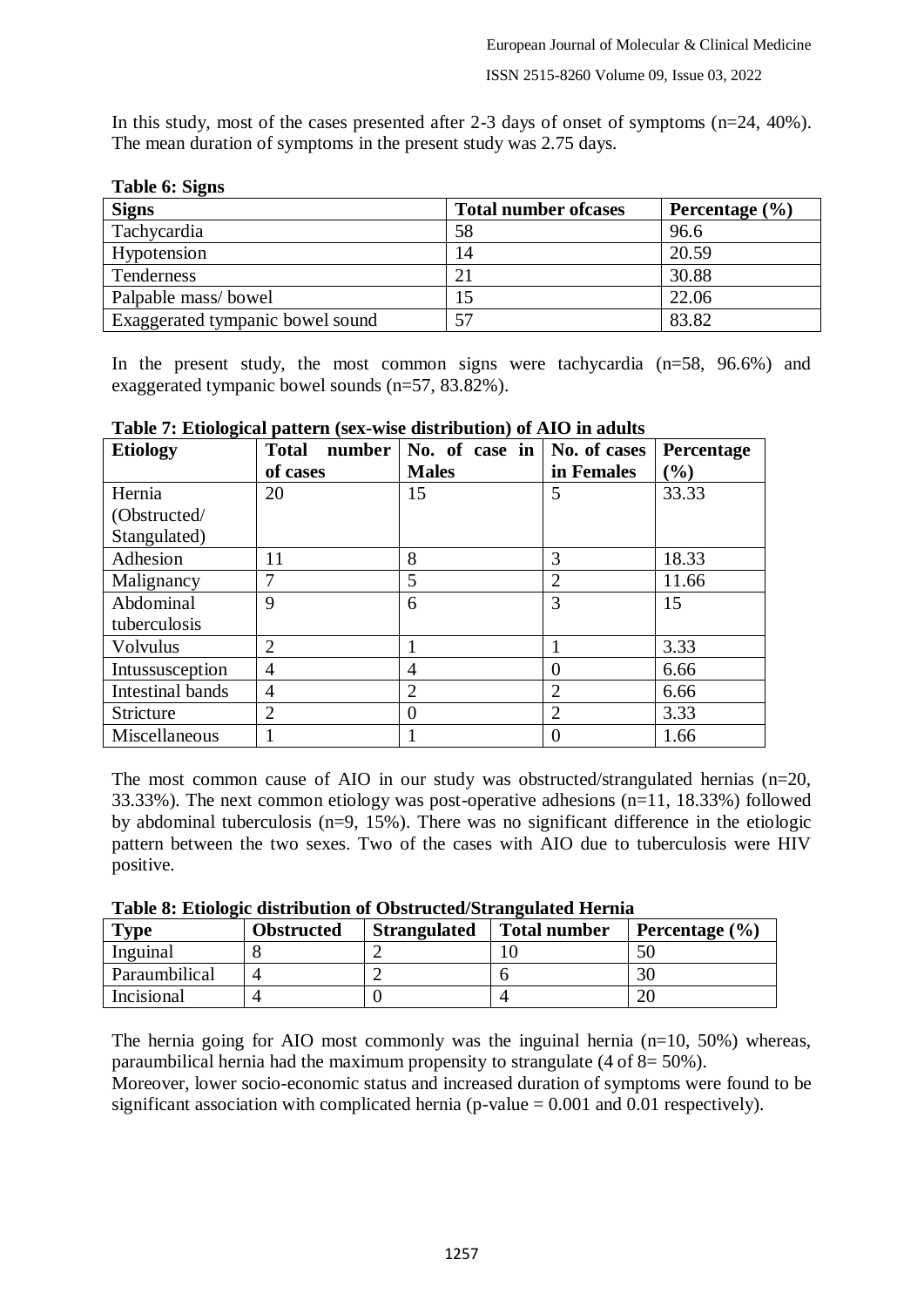ISSN 2515-8260 Volume 09, Issue 03, 2022

#### **Table 9: Preceding surgeries in cases of AIO secondary to adhesions. Total number of cases with intestinal obstruction due to adhesions secondary to prior**

| surgeries $= 11$          |                     |            |                              |
|---------------------------|---------------------|------------|------------------------------|
| <b>Previous Surgeries</b> | <b>Number</b><br>of | Percentage | <b>Comments</b>              |
|                           | cases               | $(\%)$     |                              |
| Appendicectomy            |                     | 45.45      | Openappendicectomy           |
| Laparotomy                |                     | 27.27      | Lat.Pancreatico-jejunostomy. |
|                           |                     |            | Ilealperforation-closure     |
|                           |                     |            | Lefthemicolectomy.           |
| Hysterectomy              |                     | 9.09       | OpenTAH $\pm$ BSO            |
| Laparoscopic              | າ                   | 18.18      | Lap.Cholecystectomy          |
| procedures                |                     |            | Lapappendicectomy            |

The most common preceding surgery leading to AIO due to adhesions in this study was found to be open appendicectomy  $(n=5, 45.45%)$  followed by laparotomy  $(n=2, 18.18%)$ .

# **Investigations**

### **Table 10: Blood investigations**

| <b>Investigations</b>          | <b>Total number of cases</b> | <b>Percentage</b> |
|--------------------------------|------------------------------|-------------------|
| Anemia                         |                              |                   |
| Leucocytosis                   |                              | 8.33              |
| Dyselectrolytemia(hypokalemia) |                              | 18.33             |
| Deranged Renal function        |                              | 3.33              |
| Hypoalbunemia                  |                              |                   |

The presence of the above may add to the morbidity of AIO cases but the statistical significance could not be established due to inadequate number of cases for the same. Erect abdominal X-ray revealed multiple air fluid levels in 49 cases (81.66%).

# **Postoperative complications:**

### **Table 11: Postoperative complications**

| <b>Complications</b>                    | <b>Total number of cases</b> | Percentage $(\% )$ |
|-----------------------------------------|------------------------------|--------------------|
| Surgicalsite<br>infection               |                              | 18.33              |
| <b>BurstAbdomen</b>                     |                              | 8.33               |
| Prolongedileus(>72hours)                | 9                            | 15                 |
| Septicemia                              | 8                            | 13.33              |
| Respiratory                             | 8                            | 13.33              |
| (effusion, at electasis, consolidation) |                              |                    |
| Anastomoticleak/Fecalfistula            | 3                            |                    |
| Repeatprocedure(s)                      | 6                            | 10                 |

In the present study group, 41 cases (68.33%) had no complications, and the most common complication was surgical site infection  $(n=11, 18.33%)$  followed by prolonged ileus  $(n=9, 10)$ 15 %).

# **DISCUSSION**

Acute intestinal obstruction (AIO) continues to be one of the most common surgical emergencies worldwide and its clinical pattern, especially with regards to etiology, has been changing over the last few decades. Varying etiologic pattern has been noted in developing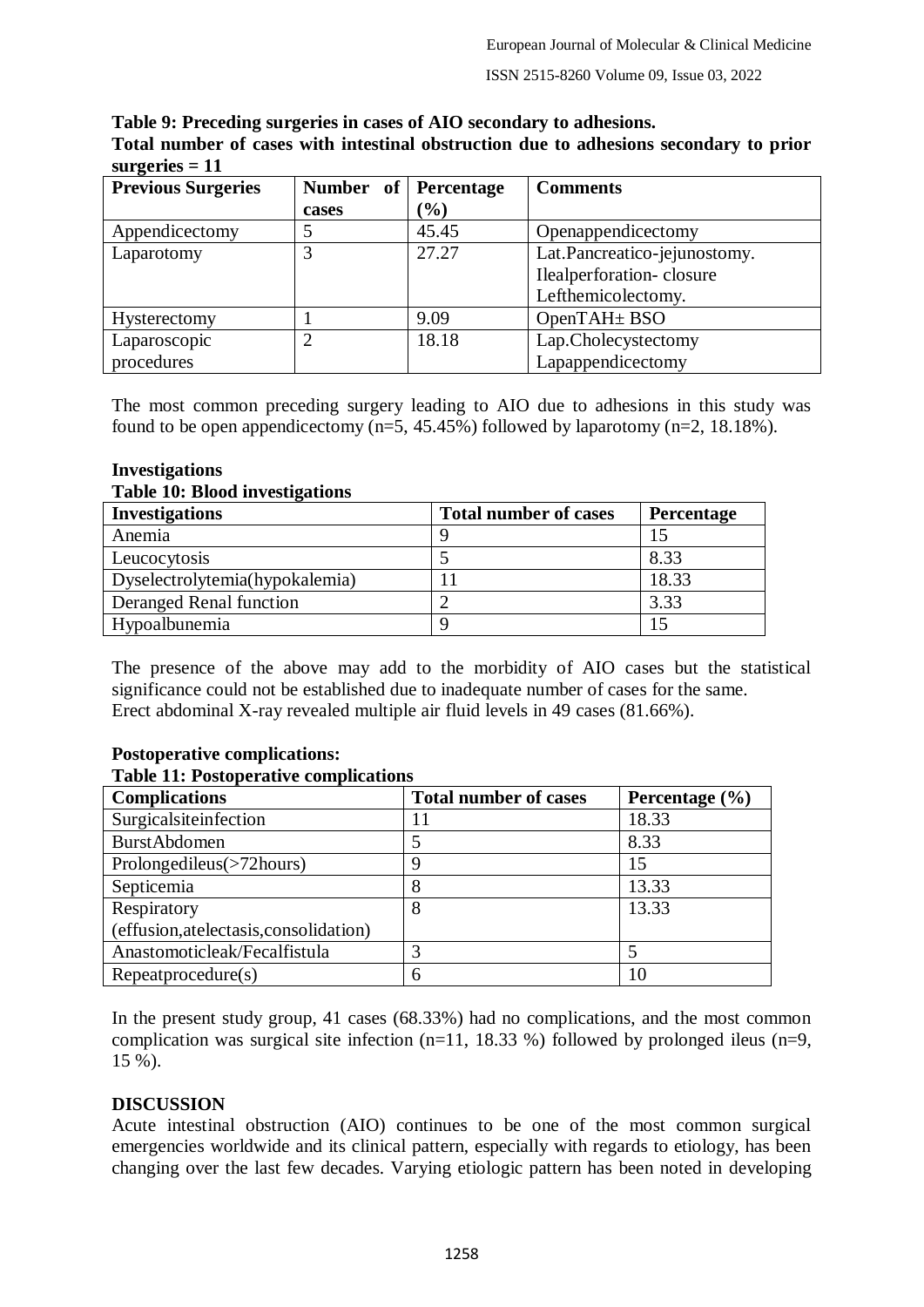nations (Indian subcontinent and some African nations) as compared to the industrialized nations.

In this study, we have analyzed the characteristics of cases of AIO in Govt Medical College & Hospital, Suryapet, which caters to a large population belonging to diverse socio-economic background from the city and the neighbouring towns and villages. A total of 60 patients were studied over one year from August 2020 to August 2021.

# **Study group characteristics:**

# **Etiological pattern**

The etiology of intestinal obstruction varies from one geographical location to another. Postoperative adhesions appear to be the most common cause in the Western world55 as well as in parts of Asia (such as China).<sup>[5]</sup>

In our present study, we found obstructed hernia to be the most common etiology of AIO which was comparable with a similar study done in Eastern India by Souvik Adhikari et al, <a>[6]</a> in 2010.

The second most common etiology in our study was adhesions and its incidence was higher than Souvik Adhikari et al. study but half of what was found in other study groups like Playforth et al  $(54\%)$  and Arshad Malik et al.  $(41\%)$ .<sup>[6-10]</sup>

The most common preceding surgery in patients with adhesions was open appendicectomy (50%) followed by laparotomy (22%) and hysterectomy (14%) which was comparable with studies by Adesunkanmi AR et al and Foster NM et al.<sup>[2,11]</sup>

Adhesions, the second most common etiology for AIO in this study, has a considerably high incidence, which is comparable with other studies, probably due to increased number of timely surgeries for diseases that previously went untreated, such as surgeries for various intra-abdominal and pelvic malignancies.

Tuberculosis assumes great importance as a cause of AIO and is mainly attributed to increasing incidence of HIV and its coexistence with tuberculosis.<sup>[12]</sup>

# **Disease Incidence**

In our clinical study incidence of AIO is 2.30% of all operated cases (emergency and elective) and 6.84 % of all emergency surgeries. In Souvik Adhikari et al series incidence was 9.87% of total surgical cases.<sup>[6]</sup> In Bhargava Anderson's series incidence was 3% of total surgical cases.

In the present study, the frequencies of the clinical features were comparable with the other study groups- Souvik Adhikari et al.<sup>[6]</sup>

The most common signs in this study were tachycardia (96.6 %) and exaggerated tympanic bowel sounds (83.82%) which were also comparable with the abovementioned studies.

# **Laboratory investigation**

Haematological investigation for anemia, leukocytosis, hypokalemia, deranged renal functions and hypoalbuminemia did not yield much statistical significance in this study.

# **Radiology**

The erect abdomen X-ray helps us in the diagnosis of intestinal obstruction as well as in differentiating the small bowel with large bowel obstruction. Multiple our fluid level can be seen in small multiple intestinal obstruction whereas only gas shadow seen in large bowel observation until the ileo-caecal valve is competent.

In the present study of the 60 cases, 83.82% of X-ray abdomen showed multiple air fluid levels. IV contrast enhanced CT scan can identify the transition zone and help find the level of bowel obstruction when diagnosis is doubtful but it wasn"t a part of this study.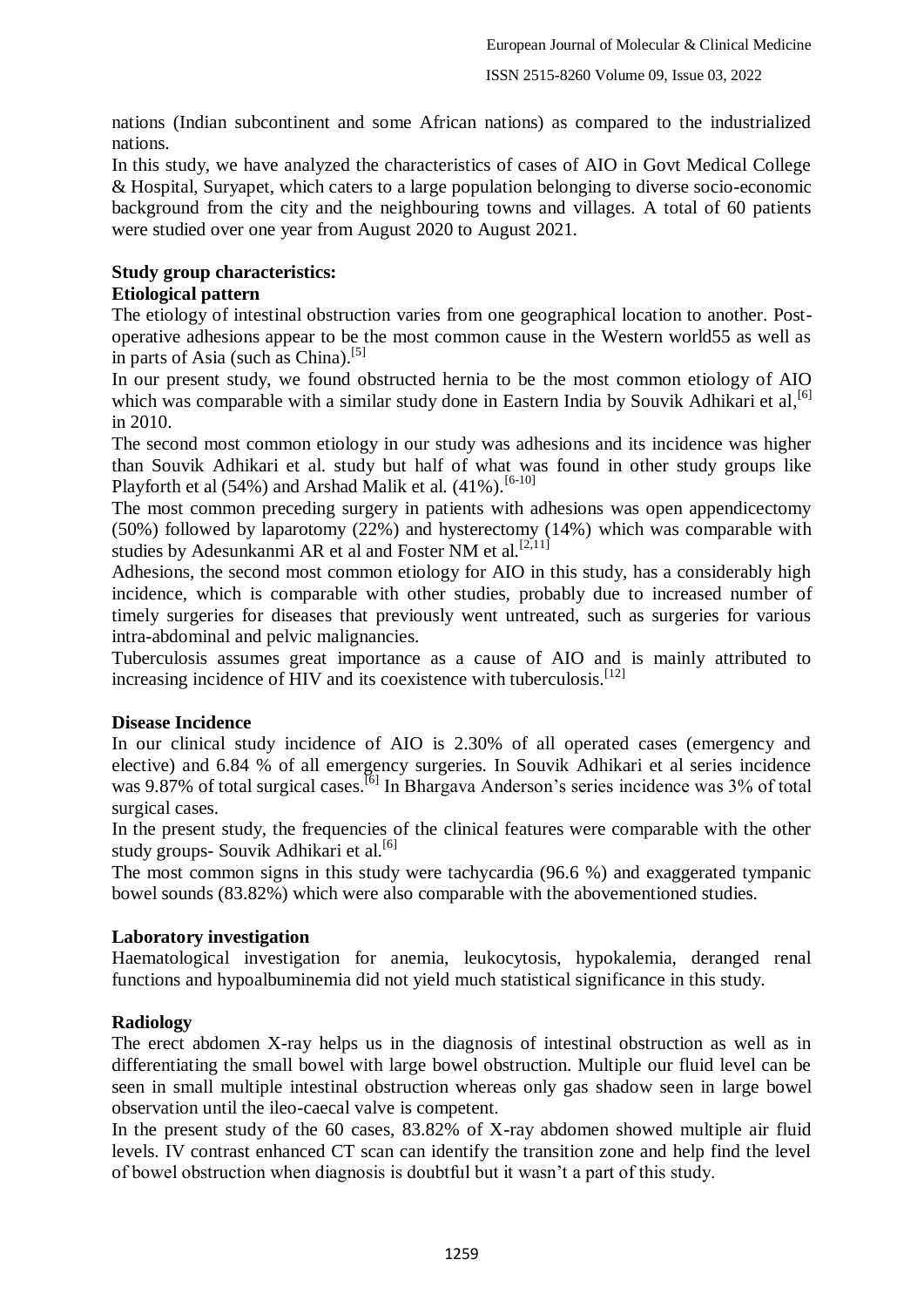## **Surgical Management**

In this study, the surgeries preferred for each of the etiologies of AIO are similar to the studies by Souvik Adhikari et al,<sup>[6]</sup> Reduction of obstructed hernia with anatomical repair and laparotomy with resection-anastomosis were the most common surgeries performed in this study (26.47% and 25.00% respectively).

The pattern of complications in this study was comparable with that found by Souvik Adhikari et al with surgical site infection being the most common complication followed by prolonged ileus. $[6]$ 

### **Limitations of the study**

The cases of intestinal obstruction that responded to conservative management were not included in this study and were considered "subacute", unlike other studies compared above. Hence, some etiologies like adhesions and tuberculosis were not totally comparable with the previous studies.

### **CONCLUSION**

Obstructed hernia is the leading etiology for AIO in this institution, located in Bangalore, Southern India. However, the incidence is lower compared to similar studies, mostly due to improving socio-economic status of people and better accessibility to health care in this region, leading to early surgical repair of hernia.

Adhesions, the second most common etiology for AIO in this study, has a considerably high incidence, probably due to increased number of timely surgeries for diseases that previously went untreated, such as surgeries for various intra-abdominal and pelvic malignancies.

Tuberculosis is the third most common cause of AIO in our study, mainly attributed to increasing incidence of HIV and its coexistence with tuberculosis.

### **Acknowledgements**

The author is thankful to Department of General Surgery for providing all the facilities to carry out this work.

# **REFERENCES**

- 1. Camilleri M, Parkman HP, Shafi MA, et al. American College of Gastroenterology. Clinical guideline: management of gastroparesis. Am J Gastroenterol. 2013;108(1):18-37.
- 2. Schwenter F, Poletti P, Platon A, Perneger T, Morel P, Gervaz P. Clinicoradiological score for predicting the risk of strangulated small bowel obstruction. British Journal of Surgery. 2010;97(7):1119-1125.
- 3. Arshad M Malik, Madiha Shah, Rafiquepathan, Krishansufi. the pattern of acute intestinal obstruction: is there a change in underlying etiology? The Saudi Journal of Gastroenterology 2010,16(4):272-74.
- 4. B. Trilling, E. Girard, P. Waroquet, and C. Arvieux, "Intestinal obstruction, an overview," Revue de L'infirmière, vol. 217, pp. 16–18, 2016.
- 5. Zielinski MD, Eiken PW, Bannon MP, Heller SF, Lohse CM, Huebner M, Sarr MG. Small bowel obstruction-who needs an operation? A multivariate prediction model. World J Surg. 2010;34:910-19.
- 6. Adhikari Souvik, Mohammed Zahid Hossein, Das Amitabha, Mitra Nilanjan and Ray Udipta. Etiology and Outcome of Acute Intestinal Obstruction: A Review of 367 Patients in Eastern India. Saudi J Gastroenterol. 2010 October; 16(4):285–287